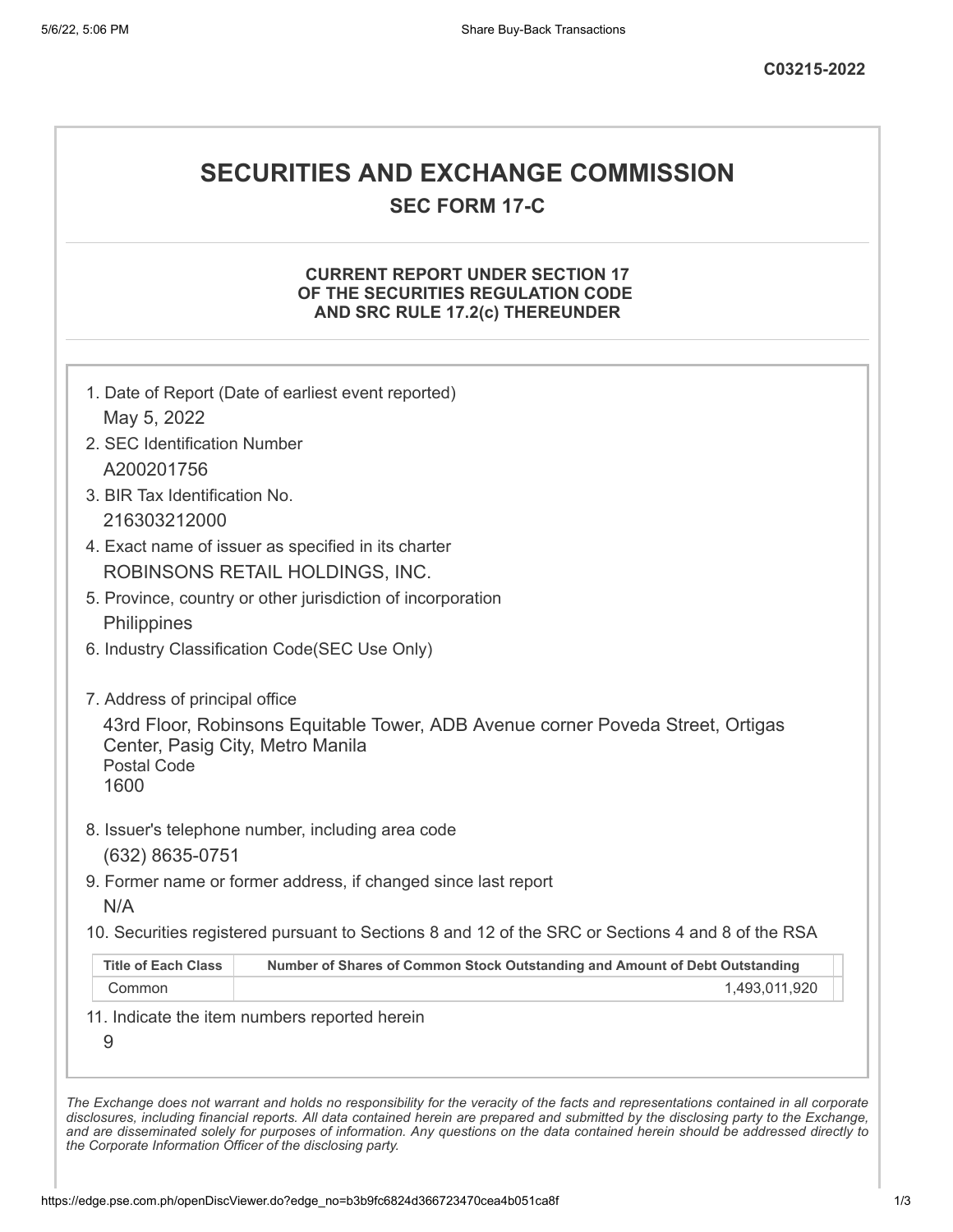5/6/22, 5:06 PM Share Buy-Back Transactions



# **Robinsons Retail Holdings, Inc. RRHI**

# **PSE Disclosure Form 9-1 - Share Buy-Back Transactions** *References: Section 9 of the Revised Disclosure Rules*

### **Subject of the Disclosure**

Robinsons Retail Holdings, Inc. Share Buy-Back Transaction

**Background/Description of the Disclosure**

Share buyback on May 5, 2022.

The Board of Directors of RRHI approved the share buyback program of Php2.0 billion on March 9, 2020. The Board of Directors of RRHI approved the extension of the share buyback program for the additional amount of Php2.0 billion on February 26, 2021.

On February 11, 2022, the Board of Directors of RRHI approved to further extend the share buyback program for the additional amount of Philippine Pesos: One Billion (Php1,000,000,000.00)

On April 27, 2022, the Board of Directors of RRHI approved to further extend the share buyback program for the additional amount of Philippine Pesos: One Billion (Php1,000,000,000.00)

The total amount allotted for the share buyback is Philippine Pesos: Six Billion (Php6,000,000,000.00).

# **Type of Securities** Common Preferred N/A Others N/A

### **Details of Share Buy-Back Transaction(s)**

| <b>Date of Transaction</b> | <b>Number of Shares Purchased</b> | <b>Price Per Share</b> |
|----------------------------|-----------------------------------|------------------------|
| May 5, 2022                | 70                                | 53.95                  |
| May 5, 2022                | 7,000                             | 54.00                  |
| May 5, 2022                | 7,500                             | 54.10                  |
| May 5, 2022                | 23,500                            | 54.05                  |
| May 5, 2022                | 66,000                            | 54.15                  |
| May 5, 2022                | 10                                | 53.70                  |
| May 5, 2022                | 1,000                             | 53.75                  |
| May 5, 2022                | 1,170                             | 54.00                  |
| May 5, 2022                | 19,120                            | 54.05                  |
| May 5, 2022                | 4,700                             | 54.10                  |
| May 5, 2022                | 2,300                             | 54.15                  |
| May 5, 2022                | 200                               | 54.20                  |
|                            | 132,570                           |                        |

### **Effects on Number of Shares**

**Before After**